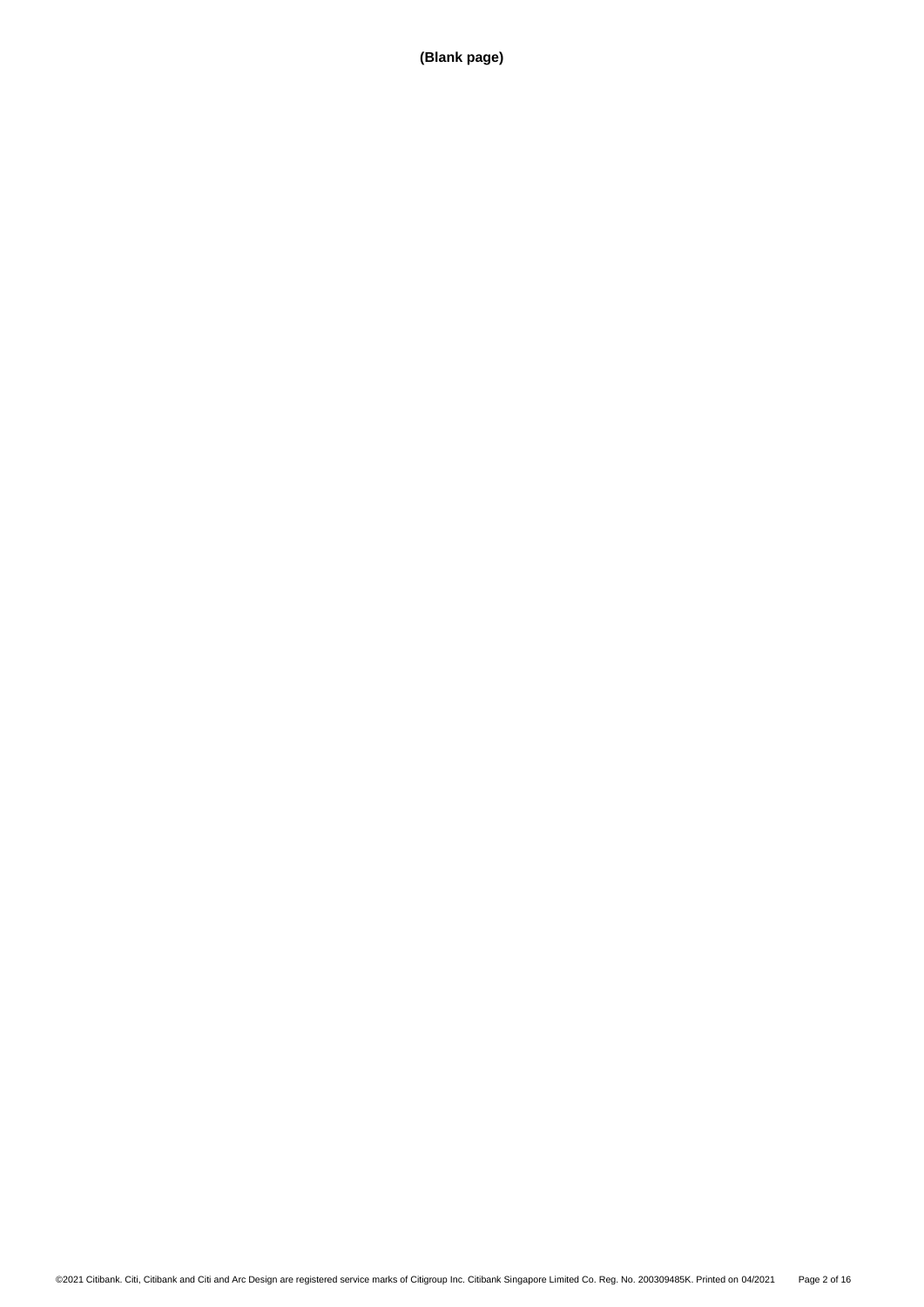| <b>SECTION B</b>                                                                                                                                                                                                                                                                                                                        |                                                                                                                                                                                                                                                                                               |                                                                                                                                                                                                                                                                                                                                         |                   |
|-----------------------------------------------------------------------------------------------------------------------------------------------------------------------------------------------------------------------------------------------------------------------------------------------------------------------------------------|-----------------------------------------------------------------------------------------------------------------------------------------------------------------------------------------------------------------------------------------------------------------------------------------------|-----------------------------------------------------------------------------------------------------------------------------------------------------------------------------------------------------------------------------------------------------------------------------------------------------------------------------------------|-------------------|
| <b>Authorisation Limit</b><br>(in SGD/USD/Other currency:                                                                                                                                                                                                                                                                               | <b>Signing Mandate</b><br>Examples of signing mandate                                                                                                                                                                                                                                         |                                                                                                                                                                                                                                                                                                                                         |                   |
| (please indicate)                                                                                                                                                                                                                                                                                                                       | SINGLY: To be signed off by any 1 Authorised Signer.<br>ANY TWO JOINTLY: To be signed off by any 2 Authorised Signers.<br>JOINTLY: To be signed off by all Authorised Signers.<br>1A / 1B / 1A+1B, etc.: To be signed off by the indicated number of Authorised Signers from each name group. |                                                                                                                                                                                                                                                                                                                                         |                   |
| $\Box$ Any amount                                                                                                                                                                                                                                                                                                                       |                                                                                                                                                                                                                                                                                               | □ Singly □ Any Two Jointly □ Jointly □ Others, please specify: ________________                                                                                                                                                                                                                                                         |                   |
| $\Box$                                                                                                                                                                                                                                                                                                                                  |                                                                                                                                                                                                                                                                                               | □ Singly □ Any Two Jointly □ Jointly □ Others, please specify: _________________                                                                                                                                                                                                                                                        |                   |
| $\Box$                                                                                                                                                                                                                                                                                                                                  |                                                                                                                                                                                                                                                                                               | □ Singly □ Any Two Jointly □ Jointly □ Others, please specify: ________________                                                                                                                                                                                                                                                         |                   |
| $\Box$                                                                                                                                                                                                                                                                                                                                  |                                                                                                                                                                                                                                                                                               | □ Singly □ Any Two Jointly □ Jointly □ Others, please specify: ________________                                                                                                                                                                                                                                                         |                   |
|                                                                                                                                                                                                                                                                                                                                         |                                                                                                                                                                                                                                                                                               | Others, please specify (For example, if you wish to amend the groupings of your existing Authorised Signers):                                                                                                                                                                                                                           |                   |
| SECTION C ADDITION/REMOVAL OF AUTHORISED SIGNER(S)                                                                                                                                                                                                                                                                                      |                                                                                                                                                                                                                                                                                               |                                                                                                                                                                                                                                                                                                                                         |                   |
| Signer as his/her specimen signature.                                                                                                                                                                                                                                                                                                   |                                                                                                                                                                                                                                                                                               | (I) Addition of Authorised Signer(s) - The Bank is authorised to use the signature affixed next to the name of an Authorised                                                                                                                                                                                                            |                   |
| Name (in full, as per NRIC/Passport):<br>Please underline surname<br>$\Box$ Mr $\Box$ Mrs $\Box$ Ms $\Box$ Dr                                                                                                                                                                                                                           | NRIC/Passport No:                                                                                                                                                                                                                                                                             | Name (in full, as per NRIC/Passport):<br>Please underline surname<br>$\Box$ Mr $\Box$ Mrs $\Box$ Ms $\Box$ Dr                                                                                                                                                                                                                           | NRIC/Passport No: |
| Signature: $X$                                                                                                                                                                                                                                                                                                                          | Group:                                                                                                                                                                                                                                                                                        | Signature: $X$                                                                                                                                                                                                                                                                                                                          | Group:            |
| Date of Birth:<br>As per ID documents OR<br>□ Please specify: _____ 7______ / _______<br>DD <sub>1</sub><br><b>MM</b><br><b>YYYY</b>                                                                                                                                                                                                    |                                                                                                                                                                                                                                                                                               | Date of Birth:<br>$\Box$ As per ID documents OR<br>□ Please specify: ____ / ____ / _______<br>DD MM YYYY                                                                                                                                                                                                                                |                   |
| <b>Nationality:</b><br>$\Box$ As per ID documents OR                                                                                                                                                                                                                                                                                    |                                                                                                                                                                                                                                                                                               | <b>Nationality:</b><br>$\Box$ As per ID documents OR<br>$\Box$ Please specify:                                                                                                                                                                                                                                                          |                   |
| <b>Current Residential Address:</b><br>$\Box$ As per ID documents OR<br>$\Box$ As per proof of residential address document(s) attached<br>Examples include bank statement, utility or telephone bill,<br>statements issued by local government agencies such as IRAS,<br>HDB or LTA, in each case, dated within 3 months of this form. |                                                                                                                                                                                                                                                                                               | <b>Current Residential Address:</b><br>$\Box$ As per ID documents OR<br>$\Box$ As per proof of residential address document(s) attached<br>Examples include bank statement, utility or telephone bill,<br>statements issued by local government agencies such as IRAS,<br>HDB or LTA, in each case, dated within 3 months of this form. |                   |
| Name (in full, as per NRIC/Passport):<br>Please underline surname<br>$\Box$ Mr $\Box$ Mrs $\Box$ Ms $\Box$ Dr                                                                                                                                                                                                                           | NRIC/Passport No:                                                                                                                                                                                                                                                                             | Name (in full, as per NRIC/Passport):<br>Please underline surname<br>$\Box$ Mr $\Box$ Mrs $\Box$ Ms $\Box$ Dr                                                                                                                                                                                                                           | NRIC/Passport No: |
| Signature: X                                                                                                                                                                                                                                                                                                                            | Group:                                                                                                                                                                                                                                                                                        | Signature: $X$                                                                                                                                                                                                                                                                                                                          | Group:            |
| Date of Birth:<br>$\Box$ As per ID documents OR<br>□ Please specify: ____ / ____ / _______<br><b>MM</b><br><b>YYYY</b><br>DD -                                                                                                                                                                                                          |                                                                                                                                                                                                                                                                                               | Date of Birth:<br>$\Box$ As per ID documents OR<br>□ Please specify: ____ / ____ / ______<br>DD <sub>3</sub><br>MM YYYY                                                                                                                                                                                                                 |                   |
| <b>Nationality:</b><br>$\Box$ As per ID documents OR<br>$\Box$ Please specify: $\Box$                                                                                                                                                                                                                                                   |                                                                                                                                                                                                                                                                                               | <b>Nationality:</b><br>As per ID documents OR                                                                                                                                                                                                                                                                                           |                   |
| <b>Current Residential Address:</b><br>$\Box$ As per ID documents OR<br>$\Box$ As per proof of residential address document(s) attached<br>Examples include bank statement, utility or telephone bill,<br>statements issued by local government agencies such as IRAS,<br>HDB or LTA, in each case, dated within 3 months of this form. |                                                                                                                                                                                                                                                                                               | <b>Current Residential Address:</b><br>$\Box$ As per ID documents OR<br>$\Box$ As per proof of residential address document(s) attached<br>Examples include bank statement, utility or telephone bill,<br>statements issued by local government agencies such as IRAS,<br>HDB or LTA, in each case, dated within 3 months of this form. |                   |

**Required Signer 1** 

**Certified by: \_\_\_\_\_\_\_\_\_\_\_\_\_\_\_\_\_\_\_\_\_\_\_\_\_\_\_\_\_\_\_\_\_\_\_\_ \_\_\_\_\_\_\_\_\_\_\_\_\_\_\_\_\_\_\_\_\_\_\_\_\_\_\_\_\_\_\_\_\_\_\_\_**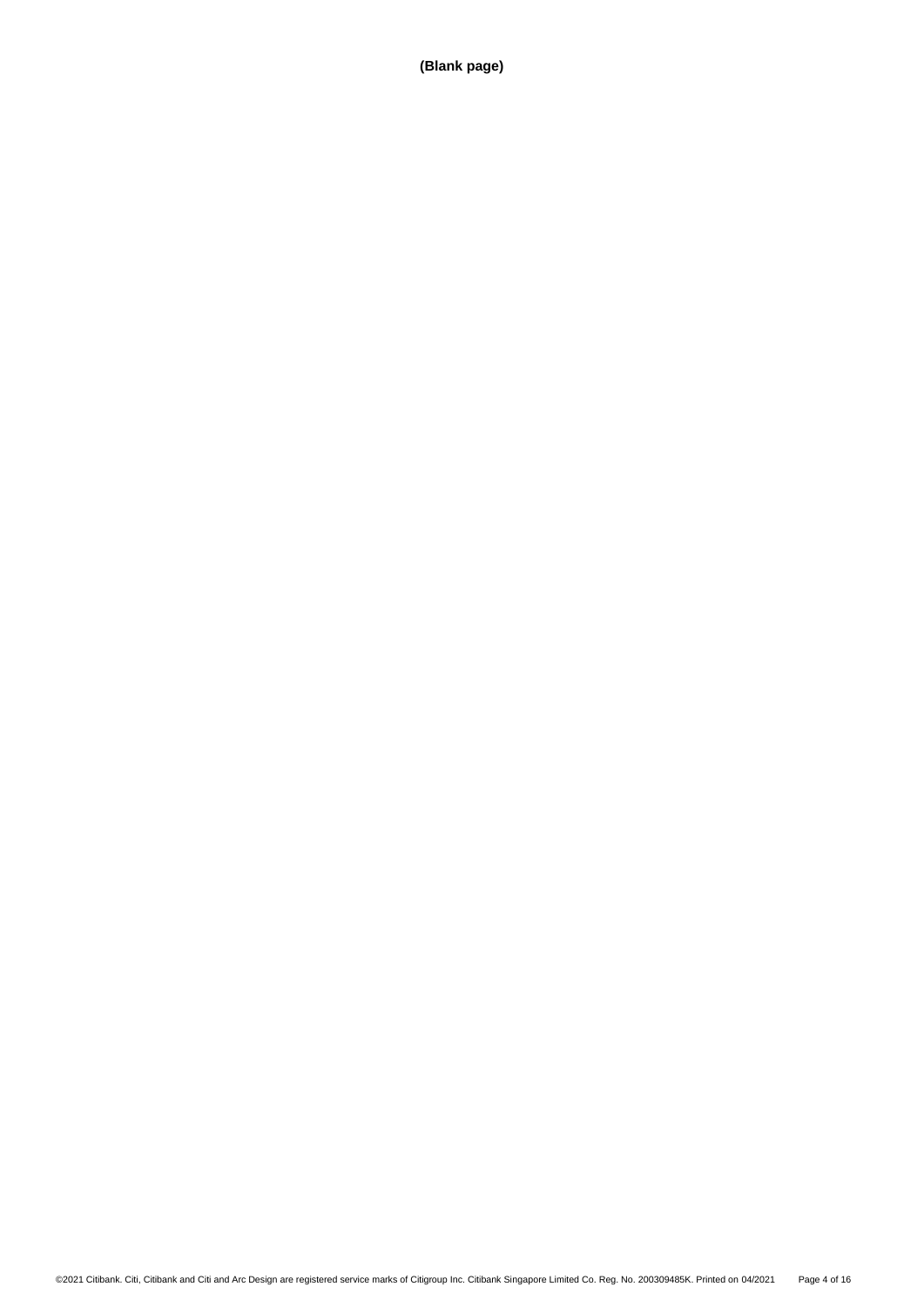| Name (in full, as per NRIC/Passport):                            | Name (in full, as per NRIC/Passport):                                                                           |  |
|------------------------------------------------------------------|-----------------------------------------------------------------------------------------------------------------|--|
| NRIC/Passport No:                                                | NRIC/Passport No:                                                                                               |  |
| Please underline surname                                         | Please underline surname                                                                                        |  |
| $\Box$ Mr $\Box$ Mrs $\Box$ Ms $\Box$ Dr                         | $\Box$ Mr $\Box$ Mrs $\Box$ Ms $\Box$ Dr                                                                        |  |
| Signature: X                                                     | Signature: $X$                                                                                                  |  |
| Group:                                                           | Group:                                                                                                          |  |
| Date of Birth:                                                   | Date of Birth:                                                                                                  |  |
| $\Box$ As per ID documents OR                                    | $\Box$ As per ID documents OR                                                                                   |  |
| □ Please specify: _____ / _____/ _____                           | □ Please specify: ____ / ____ / _____                                                                           |  |
| DD MM YYYY                                                       | DD MM YYYY                                                                                                      |  |
| <b>Nationality:</b>                                              | Nationality:                                                                                                    |  |
| $\Box$ As per ID documents OR                                    | $\Box$ As per ID documents OR                                                                                   |  |
| $\square$ Please specify: $\square$                              | □ Please specify: ___________                                                                                   |  |
| <b>Current Residential Address:</b>                              | <b>Current Residential Address:</b>                                                                             |  |
| $\Box$ As per ID documents OR                                    | $\Box$ As per ID documents OR                                                                                   |  |
| $\Box$ As per proof of residential address document(s) attached  | $\Box$ As per proof of residential address document(s) attached                                                 |  |
| Examples include bank statement, utility or telephone bill,      | Examples include bank statement, utility or telephone bill,                                                     |  |
| statements issued by local government agencies such as IRAS,     | statements issued by local government agencies such as IRAS,                                                    |  |
| HDB or LTA, in each case, dated within 3 months of this form.    | HDB or LTA, in each case, dated within 3 months of this form.                                                   |  |
| NRIC/Passport No:                                                | NRIC/Passport No:                                                                                               |  |
| Name (in full, as per NRIC/Passport):                            | Name (in full, as per NRIC/Passport):                                                                           |  |
| Please underline surname                                         | Please underline surname                                                                                        |  |
| $\Box$ Mr $\Box$ Mrs $\Box$ Ms $\Box$ Dr                         | $\Box$ Mr $\Box$ Mrs $\Box$ Ms $\Box$ Dr                                                                        |  |
| Signature: X                                                     | Signature: X                                                                                                    |  |
| Group:                                                           | Group:                                                                                                          |  |
| Date of Birth:<br>As per ID documents OR<br>DD MM<br><b>YYYY</b> | Date of Birth:<br>$\Box$ As per ID documents <b>OR</b><br>□ Please specify: ____ / ____ / _______<br>DD MM YYYY |  |
| <b>Nationality:</b>                                              | <b>Nationality:</b>                                                                                             |  |
| $\Box$ As per ID documents OR                                    | $\Box$ As per ID documents OR                                                                                   |  |
| $\Box$ Please specify: $\Box$                                    | $\Box$ Please specify: $\Box$                                                                                   |  |
| <b>Current Residential Address:</b>                              | <b>Current Residential Address:</b>                                                                             |  |
| $\Box$ As per ID documents OR                                    | $\Box$ As per ID documents OR                                                                                   |  |
| $\Box$ As per proof of residential address document(s) attached  | $\Box$ As per proof of residential address document(s) attached                                                 |  |
| Examples include bank statement, utility or telephone bill,      | Examples include bank statement, utility or telephone bill,                                                     |  |
| statements issued by local government agencies such as IRAS,     | statements issued by local government agencies such as IRAS,                                                    |  |
| HDB or LTA, in each case, dated within 3 months of this form.    | HDB or LTA, in each case, dated within 3 months of this form.                                                   |  |

| <b>Removal of Authorised Signer(s)</b><br>(II) |                           |  |
|------------------------------------------------|---------------------------|--|
| Name as in NRIC/Passport:                      | Name as in NRIC/Passport: |  |
| NRIC/Passport No:                              | NRIC/Passport No:         |  |
| Name as in NRIC/Passport:                      | Name as in NRIC/Passport: |  |
| NRIC/Passport No:                              | NRIC/Passport No:         |  |
| Name as in NRIC/Passport:                      | Name as in NRIC/Passport: |  |
| NRIC/Passport No:                              | NRIC/Passport No:         |  |
| Name as in NRIC/Passport:                      | Name as in NRIC/Passport: |  |
| NRIC/Passport No:                              | NRIC/Passport No:         |  |

**Required Signer 1** 

**Certified by: \_\_\_\_\_\_\_\_\_\_\_\_\_\_\_\_\_\_\_\_\_\_\_\_\_\_\_\_\_\_\_\_\_\_\_\_ \_\_\_\_\_\_\_\_\_\_\_\_\_\_\_\_\_\_\_\_\_\_\_\_\_\_\_\_\_\_\_\_\_\_\_\_**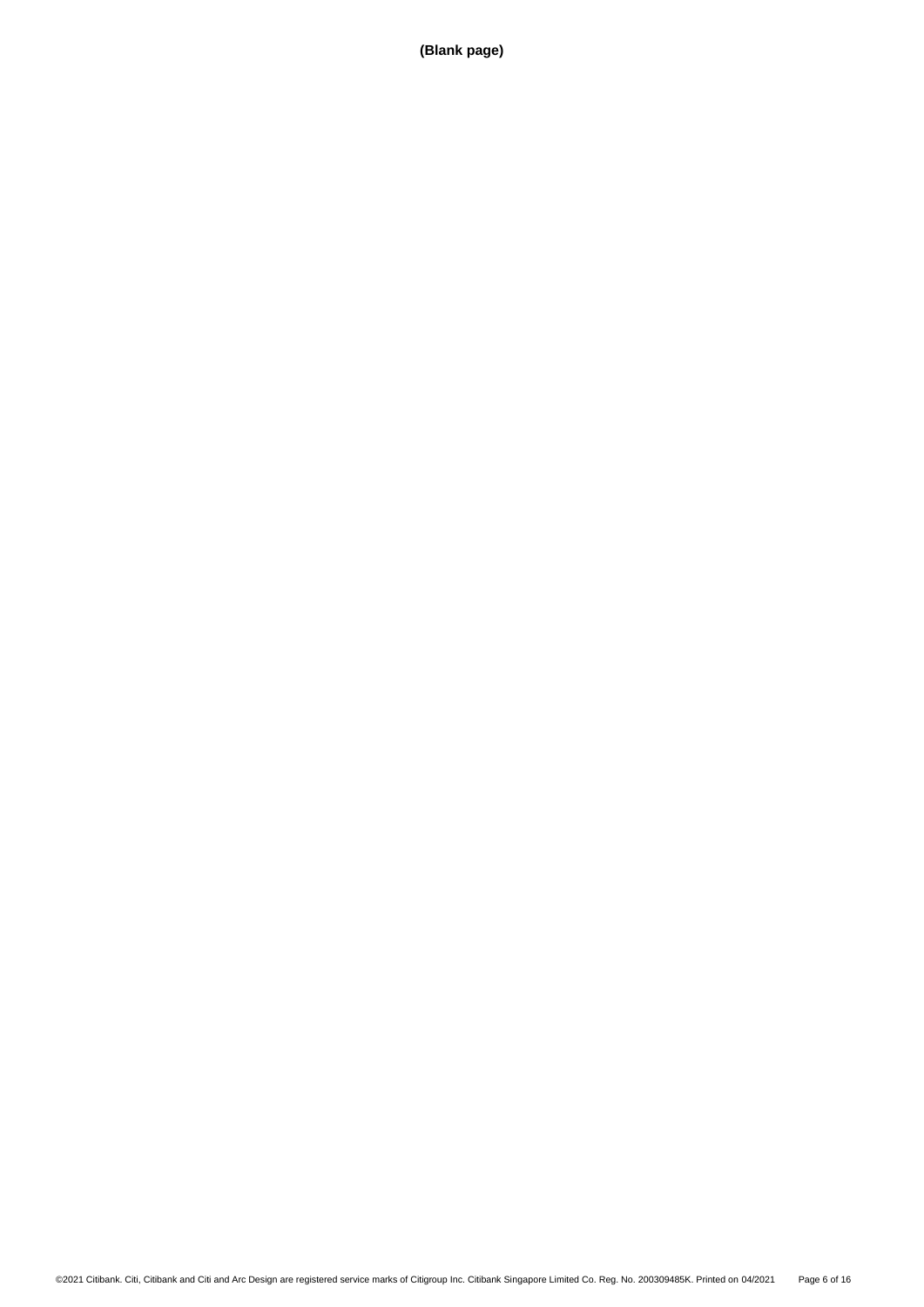- 2. That the changes referred to above be communicated to the Bank immediately and that the Bank be given a reasonable period of time to effect such amendments and update its records.
- 3. That until such time as the Bank's records have been updated, the Bank may continue to act in reliance on the mandates in force prior to the Bank's receipt of this amendment. The Bank shall be entitled to a reasonable period of not less than ten (10) business days from receipt of these resolutions to process these resolutions.
- 4. That save as so revised herein, the Bank may continue to act in reliance on the mandates in force prior to the Bank's receipt of this amendment for all other accounts maintained by the Applicant with the Bank not herein amended.
- 5. That these resolutions shall remain in full force and the Bank may rely on these resolutions and the instructions given pursuant to these resolutions until the Bank has received and accepted to be in order, written notice of amendment or revocations of all or any part of these resolutions and has had a reasonable period of time to give effect to the notice.
- 6. That as between the Customer and the Bank:
	- a. Where the Customer is a corporation with at least 2 directors, any (i) two directors or (ii) one director and one company secretary or (iii) such person(s) authorised under the Customer's memorandum and articles of association or constitutive document;
	- b. Where the Customer is a corporation with a single director, (i) the sole director or (ii) such person(s) Authorised under the Customer's memorandum and articles of association or constitutive document;
	- c. Where the Customer is a Limited Liability Partnership ("**LLP**"), Limited Partnership ("**LP**") or a partnership, all its partners or such person(s) authorised under the Customer's LLP agreement, LP agreement or partnership agreement;
	- d. Where the Customer is a society, association, club or management corporation, any two of its office bearers or such person(s) authorised under the Customer's rules, charter or constitutive documents;
	- e. Where the Customer is a sole proprietorship, its sole proprietor;

(each a "Required Signer" and collectively the "Required Signers")

be and are hereby authorised to certify to the Bank a true copy or extract of these resolutions passed by the Customer and such certification may be relied upon by the Bank as conclusive evidence of the passing of the resolutions so certified.

| <b>APPROVED AND VERIFIED BY:</b> |  |  |
|----------------------------------|--|--|
|                                  |  |  |

| Sign here $\times$         |                  | Sign here $\times$                    |                  |
|----------------------------|------------------|---------------------------------------|------------------|
|                            |                  |                                       |                  |
| *Please select accordingly |                  | *Please select accordingly            |                  |
| Sole Proprietor            | $\Box$ Secretary | Sole Proprietor                       | $\Box$ Secretary |
| $\Box$ Partner             | $\Box$ Chairman  | $\Box$ Partner                        | $\Box$ Chairman  |
| $\Box$ Director            | $\Box$ Treasurer | $\Box$ Director                       | $\Box$ Treasurer |
|                            |                  | Others, please specify: _____________ |                  |
| Name as in NRIC/Passport:  |                  | Name as in NRIC/Passport:             |                  |
| Sign here $\times$         |                  | Sign here $\times$                    |                  |
|                            |                  |                                       |                  |
|                            |                  |                                       |                  |
|                            |                  |                                       |                  |
| *Please select accordingly |                  | *Please select accordingly            |                  |
| Sole Proprietor            | $\Box$ Secretary | Sole Proprietor                       | □ Secretary      |
| $\Box$ Partner             | $\Box$ Chairman  | $\Box$ Partner                        | Chairman<br>п    |
| $\Box$ Director            | $\Box$ Treasurer | $\Box$ Director                       | $\Box$ Treasurer |
|                            |                  |                                       |                  |
| Name as in NRIC/Passport:  |                  | Name as in NRIC/Passport:             |                  |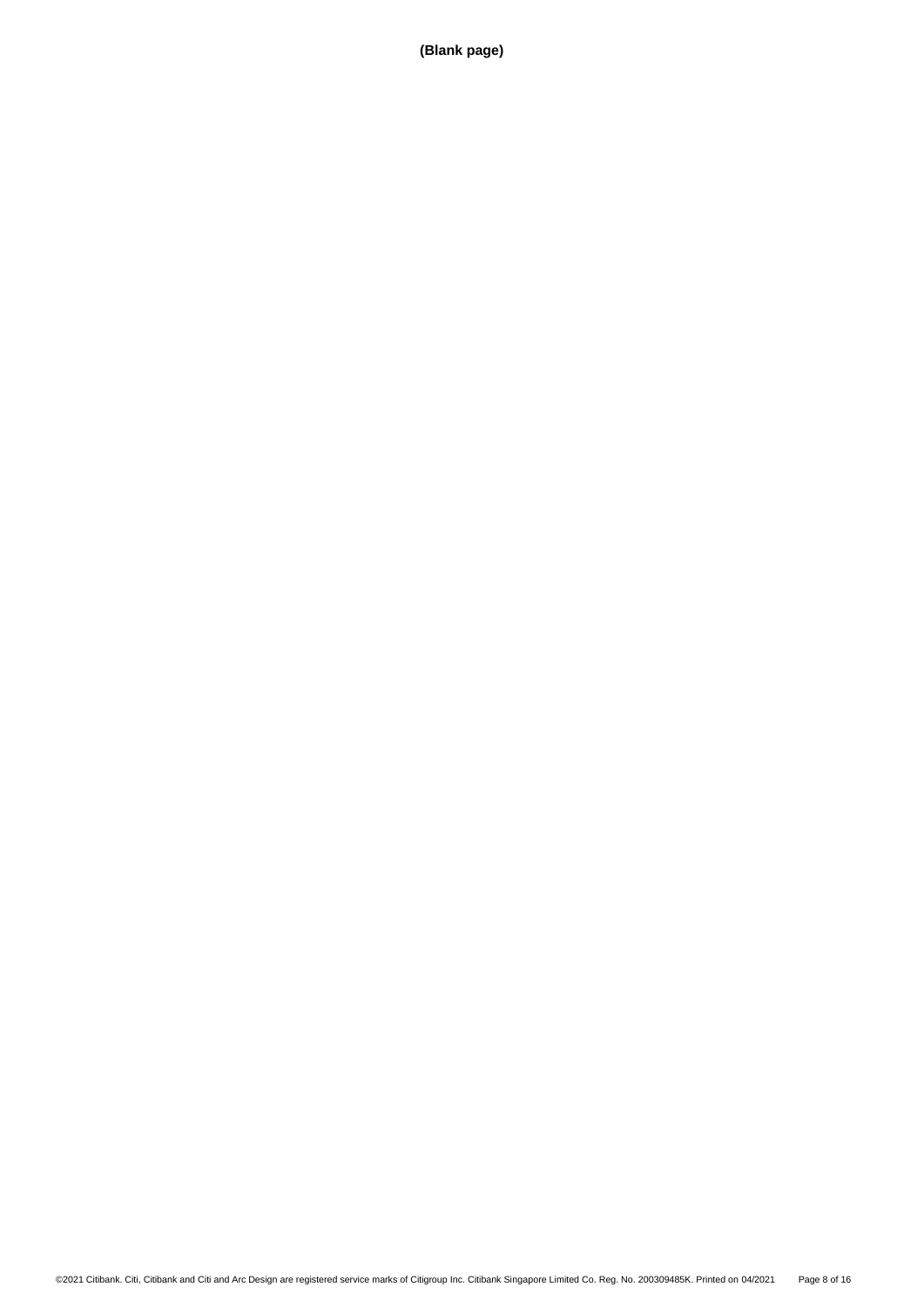| Approved and verified by<br>(Signature and Name) | Date |
|--------------------------------------------------|------|

## **SPECIAL NOTES:**

## **(1) MANDATORY DOCUMENTS**

If new Authorised Signers have been added, please enclose one copy each of the identification documents (e.g. NRIC, passport) for each new Authorised Signer. All identification documents will need to be certified in one of the following ways:

- (i) The Authorised Signer may attend at any of the Bank's branches with the original and copies of his identification documents for a face to face verification; or
- (ii) The identification documents may be certified true by:
	- (a) Independent Company Secretary (for Singapore Incorporated Company); or
	- (b) A Notary Public or Independent External Lawyer; or
	- (c) A Certified Public Accountant.

For society, association, club or management corporation ("Organisation"), please enclose a copy of your Organisation's latest minutes of meeting to be certified true by any one Required Signer (i.e. any one of your Organisation's office bearers).

## **(2) CERTIFIED EXTRACT OF RESOLUTIONS**

The extract of resolutions should be certified by the Required Signers described in clause 6 of the extract of resolutions.

## **(3) REQUIRED SIGNERS**

For the purpose of authenticating the instructions contained in this extract of resolutions, it is recommended that the Required Signers who certify the extract of the resolutions contained herein be existing signers whose specimen signatures have previously been provided to the Bank. If the Bank is unable to verify the signatures of the Required Signers found on this extract of resolutions, the Bank will require the Required Signers to attend at any of the Bank's branches for a face to face verification. The Bank may perform a callback as and when required for security verification purposes.

#### **(4) AMENDMENTS**

Any amendments made to the extract of resolutions should be countersigned by the Required Signers. Please provide full signature. No correction tape or initials allowed.

## **(5) OTHER REQUIRED DOCUMENTS**

For the purposes of the bank's "Knowing your Customer" requirements, we will require the following documents.

- (i) For all companies, a copy of:
	- (1) The identification documents of individual shareholders holding 10% or more direct or indirect ownership interest of the company;
	- (2) The Certificate of Incorporation and, if applicable the Certificate(s) of Name Change (or other equivalent document(s)) in respect of each of the company and the corporate shareholders\*\* holding 10% or more direct or indirect ownership interest of such company. The said certificates should set out the entity name, registration number, date of incorporation, registered address and country of incorporation; and
	- (3) (for foreign-incorporated companies only) Certificate(s) of Incumbency / Good Standing (or other equivalent document(s)) in respect of each of such company and the corporate shareholders\*\* holding 10% or more direct or indirect ownership interest of such company. The said certificates should be issued within (i) the last four months (for your business entity) and (ii) the last three years (for each corporate shareholder) from the date of your request and should set out the name of each director and each shareholder (as well as the number of shares held by such shareholder)
	- (4) If the document is in a foreign language, it has to be translated into English by a certified translator.

\*\* In respect of corporate shareholders, please refer to Section A of the Appendix for more information.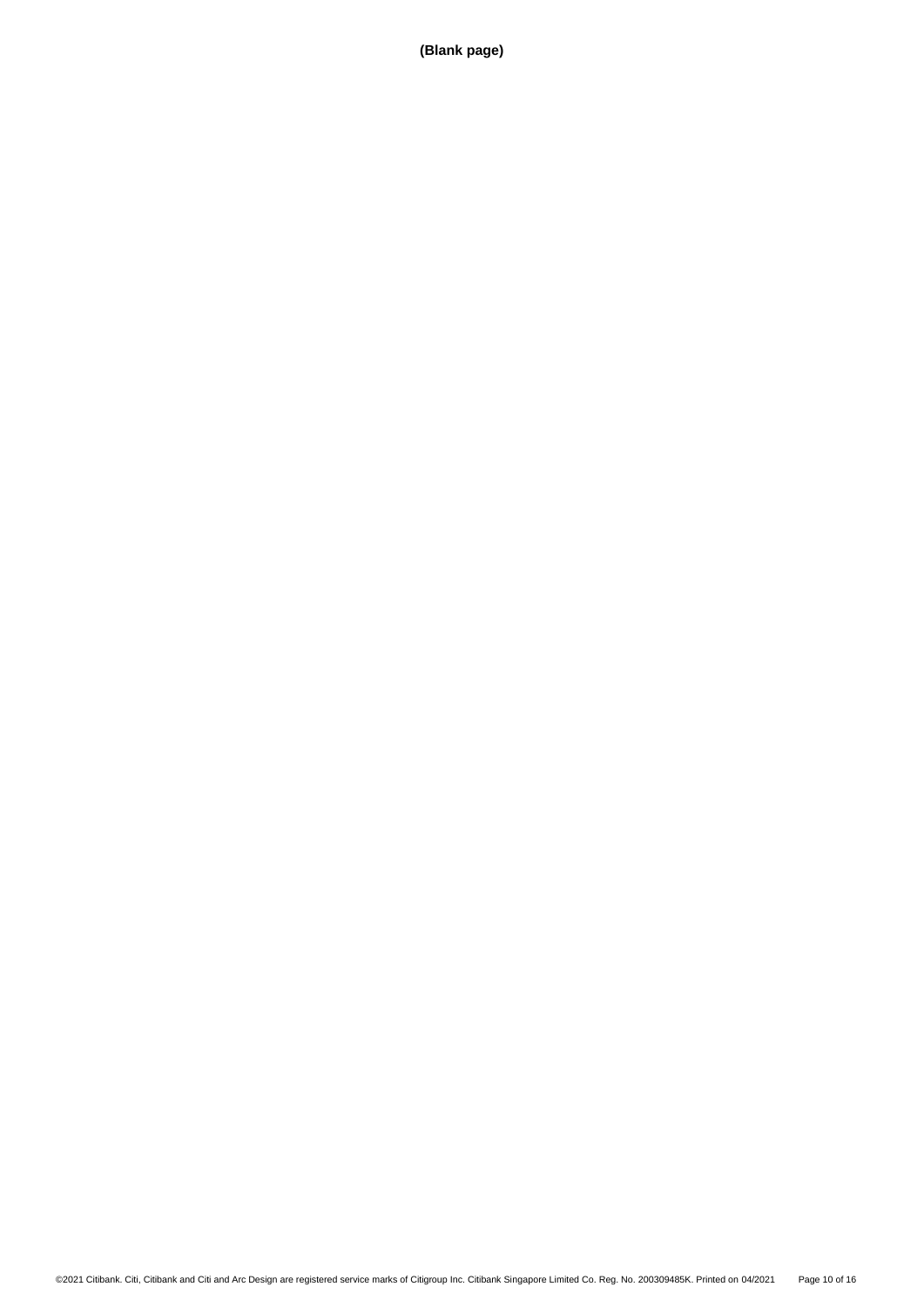Each Certificate of Incorporation and each Certificate of Incumbency shall be certified true by any one of the following independent parties ("**Independent Parties**"):

a. (for Singapore incorporated companies only) a company secretary who is neither a director nor a shareholder of the entity;

- b. a notary public or a lawyer, in each case who is neither an officer nor an employee of the entity; or
- c. a Certified Public Accountant (or equivalent) who is neither an officer nor an employee of the entity.
- (ii) For Non-Profit Organization, a copy of:

Governing instrument (*e.g.* constitution, trust deed, by-laws (or other equivalent document(s)) setting out the list of all Key Persons and any other alternate office bearers.

Each such document shall be certified true by at least 2 office bearers.

(iii) For MCST, a copy of:

Governing instrument (*e.g.* Minutes of Meeting*)* any other document which provides information concerning all Key Persons and any other alternate office bearers.

Each such document shall be certified true by at least 2 office bearers.

#### Identification Documents

A copy of the NRIC (for Singaporeans and Singapore Permanent Residents) or passport (for non-Singaporeans) of each Key Person of each Relevant Entity (each, an "**Identification Document**").

Please see Section B of the Appendix for a list of the relevant Key Persons applicable to your business entity.

- Each copy of an Identification Document shall be verified in any one of the following ways:
	- a. the relevant Key Person may visit any of our branches with the original Identification Document for a face to face verification: or
	- b. the Identification Document may be certified true by any Independent Party.

## Bearer Share Declaration Form

Please be advised that Citi is prohibited from doing business with companies that issue bearer shares or have beneficial owners that issue bearer shares. You are similarly required to notify Citi immediately if any of your beneficial owners are corporate entities that have issued bearer shares or if any such beneficial owner intends to issue bearer shares. Your continued usage of Citi services constitutes your acknowledgment of, adherence to, and compliance with these requirements.

You may obtain a copy of the declaration form from the below website, and return the completed form to us together with the required documents.

<https://www.citibank.com.sg/gcb/deposits/citibiz-forms.htm?lid=SGENCBGCZMITLForms>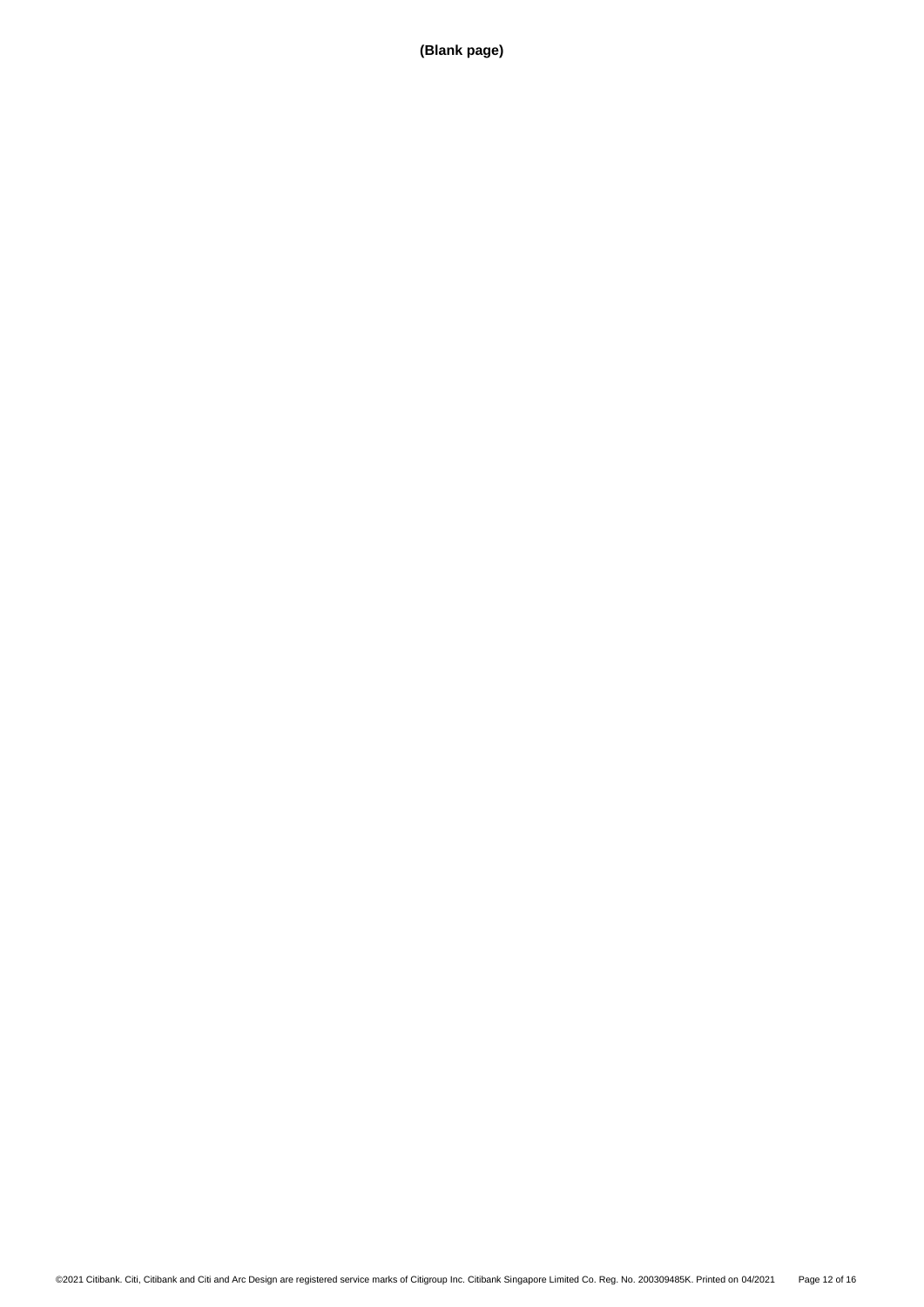# **APPENDIX**

# **Section A Identification of Beneficial Owners**

Please use the flow chart below to ascertain which of your shareholders (direct and indirect) will need to provide identification documents.



| Name of Exchange                                                                                  |                                                                                                            |                                                             |
|---------------------------------------------------------------------------------------------------|------------------------------------------------------------------------------------------------------------|-------------------------------------------------------------|
| Argentina - Bolsa y Mercados Argentinos                                                           | Germany - Tradegate Exchange                                                                               | Portugal - OPEX                                             |
| Argentina - Mercado Abierto Electrónico                                                           | Hong Kong - Hong Kong Exchanges                                                                            | Romania - Bucharest Stock Exchange                          |
| Australia - Australian Securities Exchange (ASX)                                                  | Hungary - Budapest Stock Exchange (BSE)                                                                    | Singapore - SGX - Singapore Exchange                        |
| Austria - Wiener Börse (Vienna Stock Exchange)                                                    | Iceland - Iceland Stock Exchange (ICEX,<br>owner OMX Nordic Exchange)                                      | Slovakia - Bratislava Stock Exchange                        |
| Belgium - Euronext Brussels                                                                       | India - BSE Ltd                                                                                            | South Africa - Johannesburg Stock<br>Exchange (JSE)         |
| Brazil - Brazil-B3 - Brasil Bolsa Balcão                                                          | India - National Stock Exchange (India)                                                                    | Spain - Barcelona Stock Exchange                            |
| Bulgaria - Bulgarian Stock Exchange - Sofia JSC                                                   | Ireland - Irish Stock Exchange                                                                             | Spain - Bilbao Stock Exchange                               |
| Canada - Canadian National Stock Exchange                                                         | Israel - Tel-Aviv Stock Exchange                                                                           | Spain - BME Spanish Exchange                                |
| Canada - Montreal Exchange (Bourse de<br>Montréal)                                                | Italy - Borsa Italiana                                                                                     | Spain - Madrid Stock Exchange                               |
| Canada - Toronto Stock Exchange (TSX)                                                             | Japan - Fukuoka Stock Exchange                                                                             | Spain - Meff Renta Fija                                     |
| Chile - Bolsa de Comercio de Santiago (Santiago<br>Stock Exchange)                                | Japan - Jasdaq Securities Exchange                                                                         | Spain - Sociedad de Bolsas                                  |
| Czech Republic - Prague Stock Exchange                                                            | Japan - Nagoya Stock Exchange                                                                              | Spain - Valencia Stock Exchange                             |
| Denmark - Nasdaq OMX Copenhagan                                                                   | Japan - Sapporo Securities Exchange                                                                        | Sweden - OMX Stockholm (division of OMX<br>Nordic Exchange) |
| Estonia - Tallinn Stock Exchange (division of<br><b>OMX Nordic Exchange)</b>                      | Japan - Tokyo Stock Exchange (TSE)                                                                         | Switzerland - SIX Swiss Exchange                            |
| Finland - OMX Helsinki                                                                            | Korea - Korea Exchange (South Korea)                                                                       | Taiwan - Taipei Exchange (TPEx)                             |
| France - Euronext Paris                                                                           | Luxembourg - Luxembourg Stock Exchange                                                                     | Taiwan - Taiwan Stock Exchange (TSEC)                       |
| Germany - Boerse Stuttgart (Stuttgart Exchange)                                                   | Malaysia - Bursa Malaysia                                                                                  | The Netherlands - Euronext Amsterdam                        |
| Germany - Börse Düsseldorf (Düsseldorf<br>Exchange)                                               | Mexico - Bolsa Mexicana de Valores (BMV)<br>(Mexican Stock Exchange)                                       | United Kingdom - Euronext London                            |
| Germany - Börse München (Munich Exchange)                                                         | New Zealand - NZX (formerly New Zealand<br>Stock Exchange, incorporating New Zealand<br>Futures & Options) | United Kingdom - London Stock Exchange                      |
| Germany - Frankfurt Stock Exchange (XETRA -<br>Frankfurter Wertpapierbörse                        | Norway - Oslo Stock Exchange                                                                               | United States - NASDAQ OMX                                  |
| Germany - Hamburger Börse (Hamburg Exchang                                                        | Poland - Warsaw Stock Exchange (WSE)                                                                       | United States - New York Stock Exchange                     |
| Germany - Hannover Stock Exchange<br>(NIEDERSAECHSICHE BOERSE ZU<br>HANNOVER - Borsentag Hannover | Portugal - Euronext Lisbon                                                                                 |                                                             |